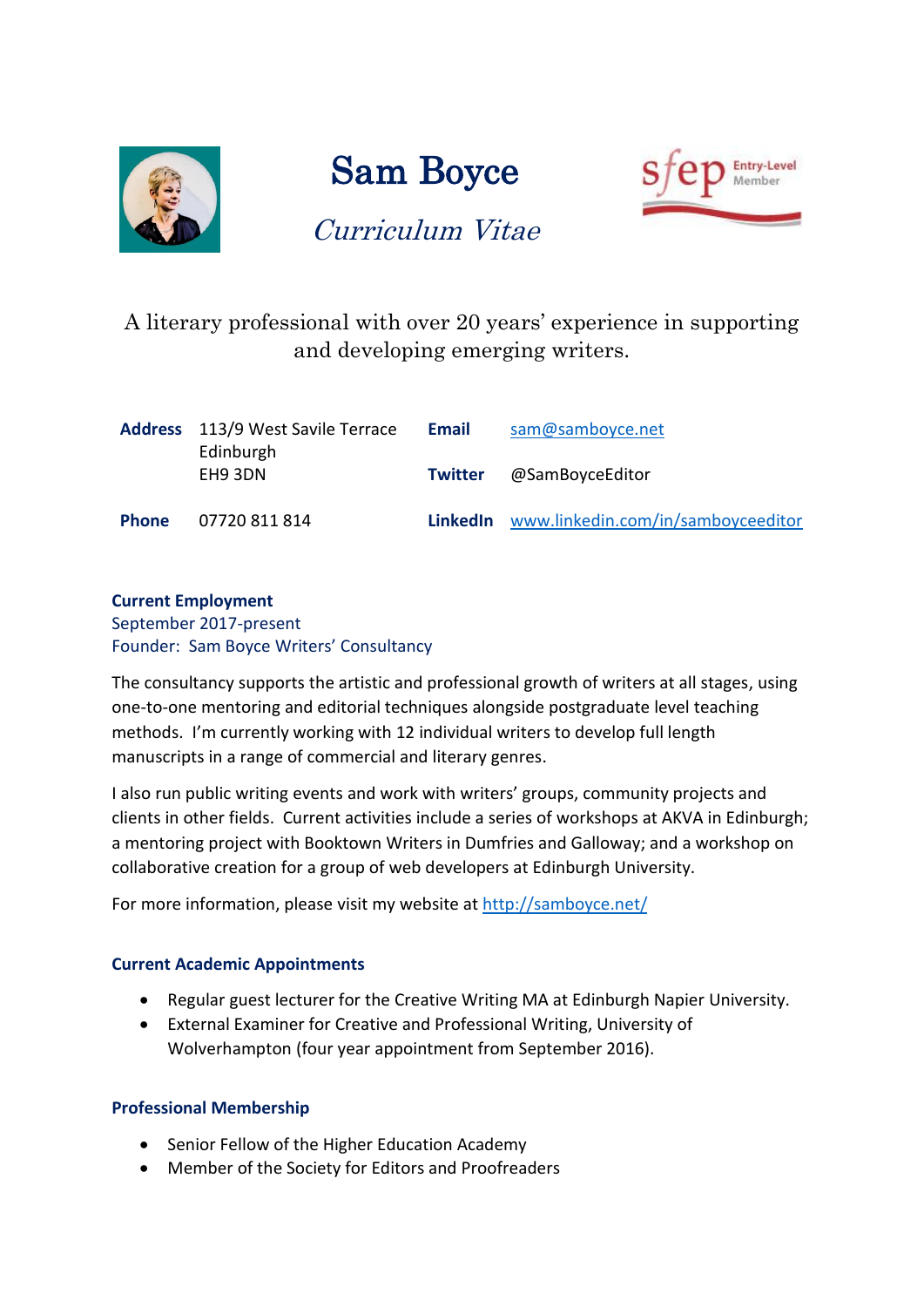### **Publications**

Kelly, Sam\* and Rivera, Errol (2014) "The Desire for Justice and the Desire for the Unknown: Field Notes on the Creation of a Transformative Creative Writing MA Community" *Journal of Perspectives in Applied Academic Practice* 2:2

Munden, Paul (2013) *Beyond the Benchmark: Creative Writing in Higher Education* York: HEA (contributor).

Kelly, Sam "Editing Fiction: A Process for Creative Critique" in Walker, Elaine (2012) *Teaching Creative Writing: Practical Approaches* Ely: The Professional and Higher Partnership, Creative Writing Studies

Kelly, Sam "Make Your Own Manifesto: A Playful Approach to Purposeful Writing" in Walker, Elaine (2012) *Teaching Creative Writing: Practical Approaches* Ely: The Professional and Higher Partnership, Creative Writing Studies

Cowan, Andrew, Kelly, Sam and Beard, Richard (2012) "Whither the Workshop?" *Writing in Education* 56

\*Between 2003 and 2013 I was also known as Sam Kelly

### **Career History**

June – December 2017 Part time lecturer, MA Creative Writing Edinburgh Napier University

Individual supervision and marking of Major Projects; teaching one module entitled Innovation and Authorship. This was agreed as a fixed term post, enabling me to build the consultancy which is now my full-time occupation.

### January 2016 – June 2017 Head of Academic Quality Enhancement Edinburgh Napier University School of Arts & Creative Industries

Chair of the committee responsible for the scrutiny and approval of all taught programmes in the School, and for supporting peers in the design of new courses. I stepped down from this role to reduce my working hours, in order to develop the consultancy.

### December 2008 - June 2017 Programme Leader, MA Creative **Writing** Edinburgh Napier University

With my colleague David Bishop I designed and launched this pioneering MA programme, the first in the UK to focus on commercial genre fiction and professional development for emerging writers. Hailed by *The Times* as 'a new departure in Creative Writing', the MA recruits students worldwide. In January 2017 I also created a new MFA programme in Writing Popular Fiction, to be delivered from 2018 in collaboration with Seton Hill University, Pennsylvania.

In this full-time role I was responsible for all aspects of programme management, along with teaching, assessment, and one-to-one mentoring of up to 25 students per year. Many of these students have since achieved publication and our graduates have won a number of awards, including the British Science Fiction Association Award and the Saltire Society First Book of the Year Award.